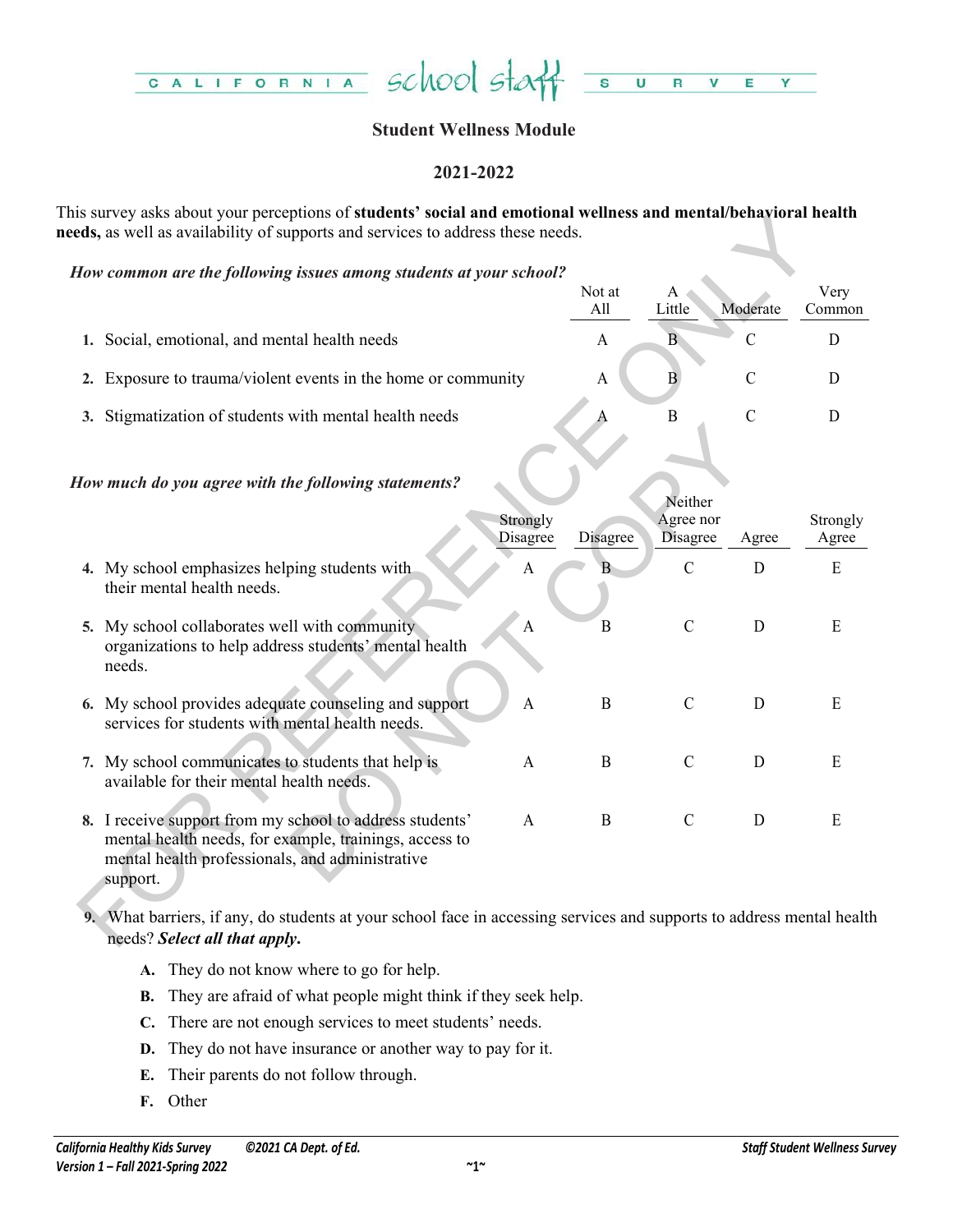

- **10.** Does your school have a written policy about how to support students with mental health needs, including suicide prevention and postvention, for example, support after a suicide has occurred?
	- **A.** Yes, I have put this policy into practice.
	- **B.** Yes, but I have never put this policy into practice.
	- **C.** No, our school doesn't have a written policy.
	- **D.** Don't know

## *For each statement below, please indicate how confident you are that you can successfully do these things.*

|        | C. No, our school doesn't have a written policy.                                                                                           |                         |                       |                       |                     |
|--------|--------------------------------------------------------------------------------------------------------------------------------------------|-------------------------|-----------------------|-----------------------|---------------------|
|        | D. Don't know                                                                                                                              |                         |                       |                       |                     |
|        |                                                                                                                                            |                         |                       |                       |                     |
|        | For each statement below, please indicate how confident you are that you can successfully do these things.                                 |                         |                       |                       |                     |
|        |                                                                                                                                            | Not at All<br>Confident | A Little<br>Confident | Somewhat<br>Confident | Very<br>Confident   |
| 11.    | Develop caring relationships with students.                                                                                                |                         | B                     | $\mathcal{C}$         | D                   |
| 12.    | Create a classroom climate that fosters a sense of safety<br>and belonging for all students.                                               |                         | $\overline{B}$        | $\overline{C}$        | D                   |
| 13.    | Recognize a student who may be in emotional<br>distress or at risk due to stressful or traumatic life<br>events.                           |                         | B                     | $\mathcal{C}$         | D                   |
| 14.    | Refer a student in need to mental health supports or<br>services.                                                                          | A                       | $\overline{B}$        | $\mathcal{C}$         | D                   |
| 15.    | Integrate self-care approaches and strategies into<br>your life that will foster your own mental well-<br>being.                           |                         | $\mathbf B$           | $\mathcal{C}$         | D                   |
| 16.    | Respond to a student who discloses sensitive<br>information to you in relation to mental health and<br>well-being (e.g., suicidal intent). | $\mathbf{A}$            | $\mathbf B$           | $\mathcal{C}$         | D                   |
|        | During the last month, how often did you do any of the following when talking with students about their mental<br>health needs?            |                         |                       |                       |                     |
|        |                                                                                                                                            | Never                   | Once                  | $2 - 9$<br>Times      | 10 Times<br>or More |
| 17.    | Spent time listening to their issues                                                                                                       | $\mathbf{A}$            | B                     | $\mathcal{C}$         | D                   |
| 18.    | Helped to calm them down                                                                                                                   | $\mathbf{A}$            | B                     | $\mathcal{C}$         | D                   |
| $\sim$ | ल्हा अन्य अनुसार अ                                                                                                                         |                         | n                     |                       |                     |

## *During the last month, how often did you do any of the following when talking with students about their mental health needs?*

|                                                             | Never | Once | $2 - 9$<br>Times | 10 Times<br>or More |
|-------------------------------------------------------------|-------|------|------------------|---------------------|
| 17. Spent time listening to their issues                    | А     | B    |                  |                     |
| Helped to calm them down<br>18.                             | А     | B    |                  |                     |
| Talked to them about their issues<br>19.                    | А     | B    |                  |                     |
| Gave them information to help them with their issues<br>20. | А     | B    | C                |                     |
| Other                                                       | Α     | B    |                  |                     |